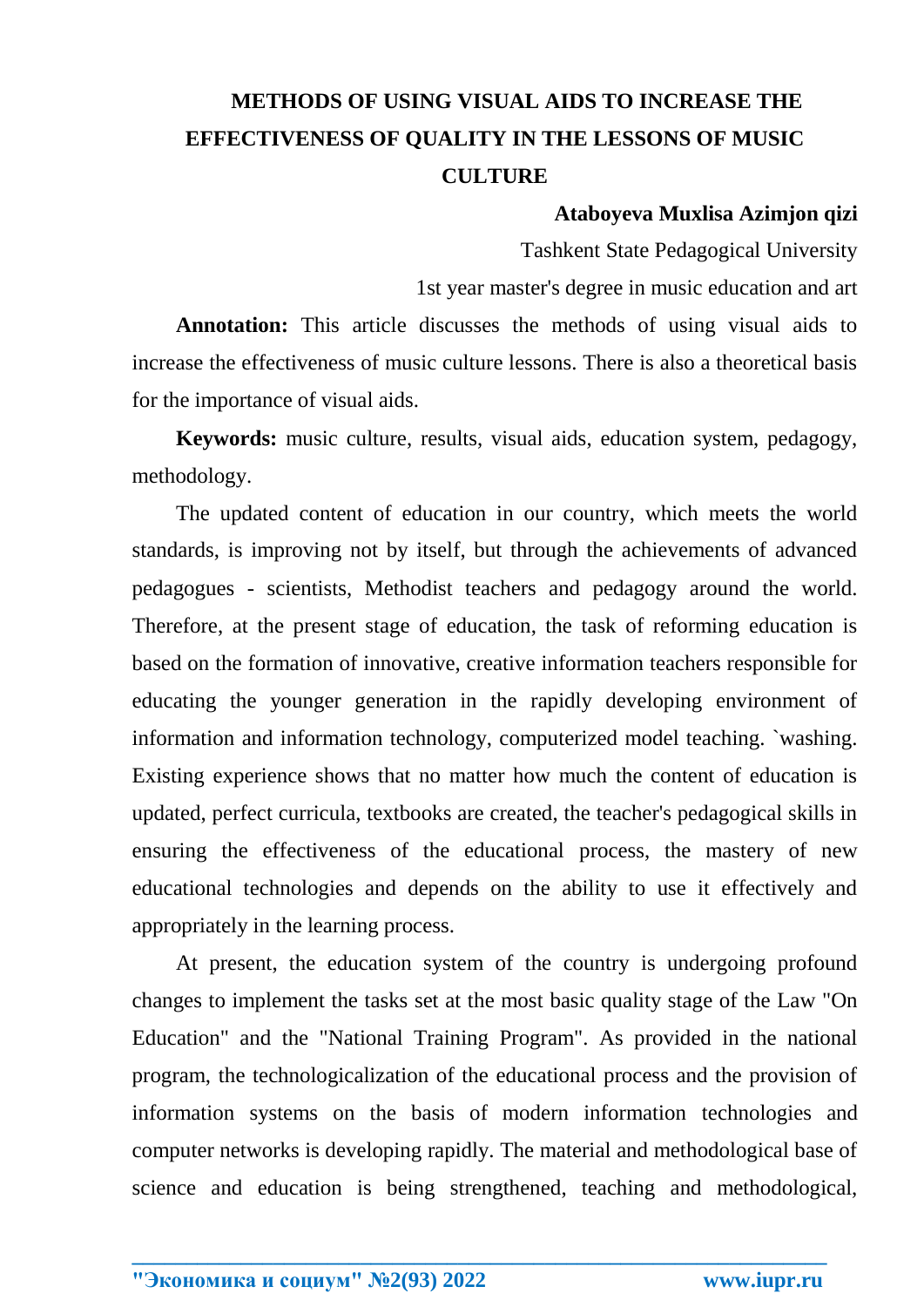scientific, innovative and modern tools are being improved and applied to the educational process.

The subject of "music culture" taught in general secondary schools, due to its specific structural features, expressiveness, nature, interrelation with a number of disciplines and arts, and the subject of teaching. It is related to the general laws of nature. This, in turn, requires the use of a variety of methods in the teaching process, for example, the use of visual aids, in order to ensure the organization of music lessons, its high quality and success.

The culture of music is an important factor in determining the content and quality of education, the use of the most advanced, effective, tested and effective methods and tools used in the process of education and upbringing. The introduction of new pedagogical, innovative teaching technologies in the education system, the rapid changes in science and technology require specific innovations in the field of education.

As in all spheres of education, in school education, in the organization and teaching of music lessons, each class skillfully uses different methods and techniques in each activity of the lesson. the primary focus on originality and responsiveness is a requirement of the period. Therefore, in the teaching of the subject of "music culture" in general secondary schools, along with advanced pedagogical technologies, non-traditional teaching methods, general, private, oral, visual, practical application of pedagogical theory. , play, compare, work with children with a lack of musical skills, use assessment and motivation techniques in their place. In the scientific research of leading scientists in the field of music pedagogy in our country, it is scientifically substantiated that the requirements for the level of professional training of a modern music teacher can be positively addressed in the successful use of private methods.

In the lessons "Music Culture" with a deep understanding of the specifics of the subject, its tasks related to practical and creative performance, knowledge, skills and abilities in music theory, history, vocal, choral performance included in the textbooks on the topics of the year and quarter In the formation and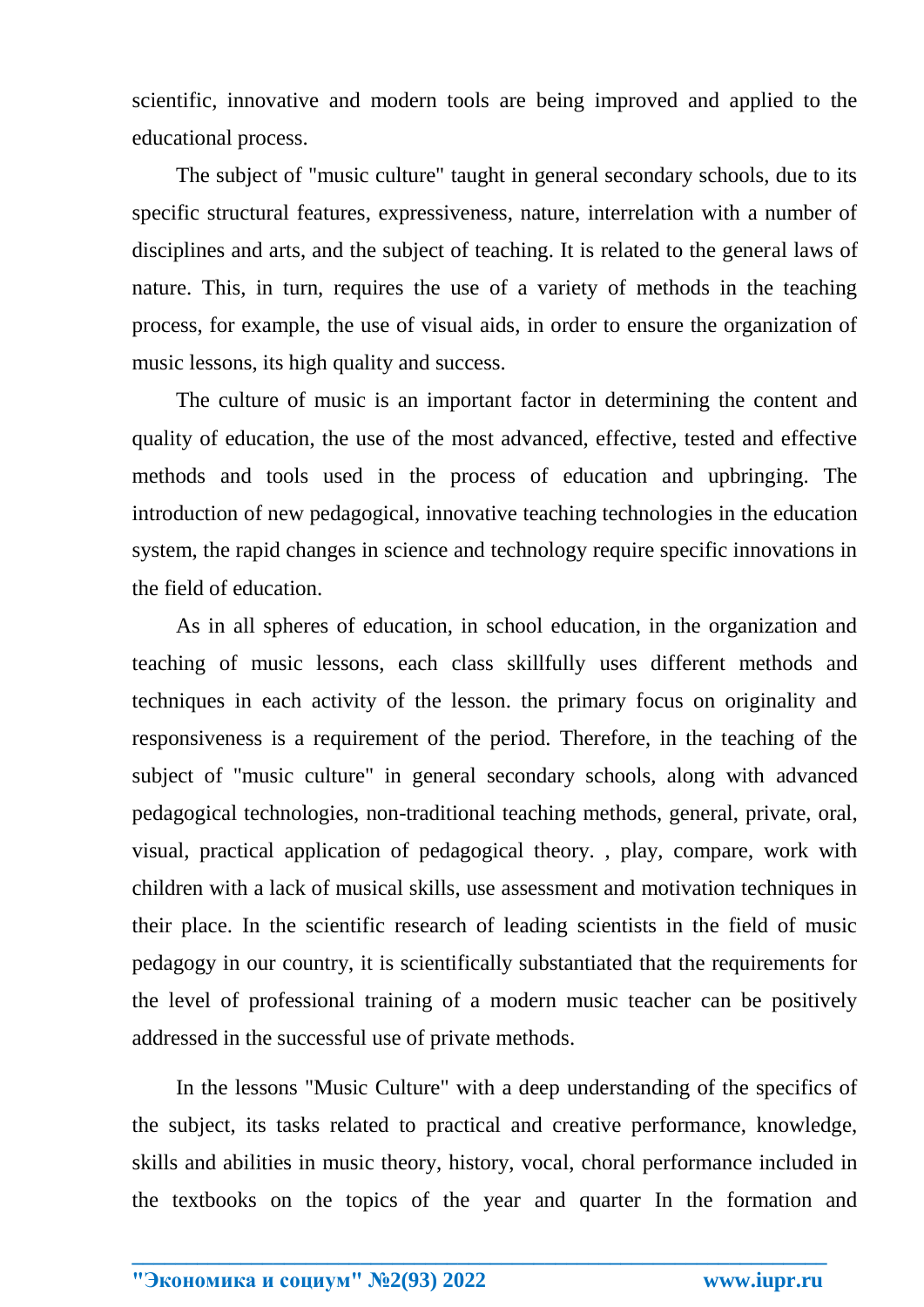strengthening of students, as well as in the process of mastering their musicaltheoretical knowledge, the use of various effective methods, the method that encourages research is a special method. These methods can be used in a variety of ways, methods, and tools to organize music lessons in an interdisciplinary context.

As a result of using several different methods of teaching in an hour-long lesson, the student may express his / her attitude to at least one activity and style, show interest, or ask questions to clarify some misunderstandings. As a result, the student's attitude towards the lesson, or the topic being studied, increases the desire for learning and learning activities. Experience has shown that if a student becomes interested in any type of music, he or she will begin to prepare for lessons on his or her own, expect music lessons to take place, to express himself or herself, and to learn what he or she knows. with practice, experiences related to the desire to be proud appear in front of many.

The use of visual aids during the lesson is aimed at conveying the topic to the students and is based on evidence from various sources, which makes the lessons more interdisciplinary.

Demonstrative methods are also important in ensuring the quality and effectiveness of education. The need to use demonstration methods seems to be worthwhile to follow the principle of demonstration. The neurons that make up 30% of the human brain's vision and only 3% of its hearing. Research in the field of pedagogy and psychology shows that 85% of the knowledge acquired by an individual is absorbed by visual receptors. This means that the proverb "Better to see once than hear a hundred times", which is often used by the Uzbek people, has a scientific basis.

Demonstration method is useful in revealing the dynamics of the object under study, and at the same time is widely used to provide complete information about the appearance and internal structure of the object. Demonstrations of natural objects usually focus on their appearance, and then move on to the study of their internal structure or individual features. Demonstrations are often made using the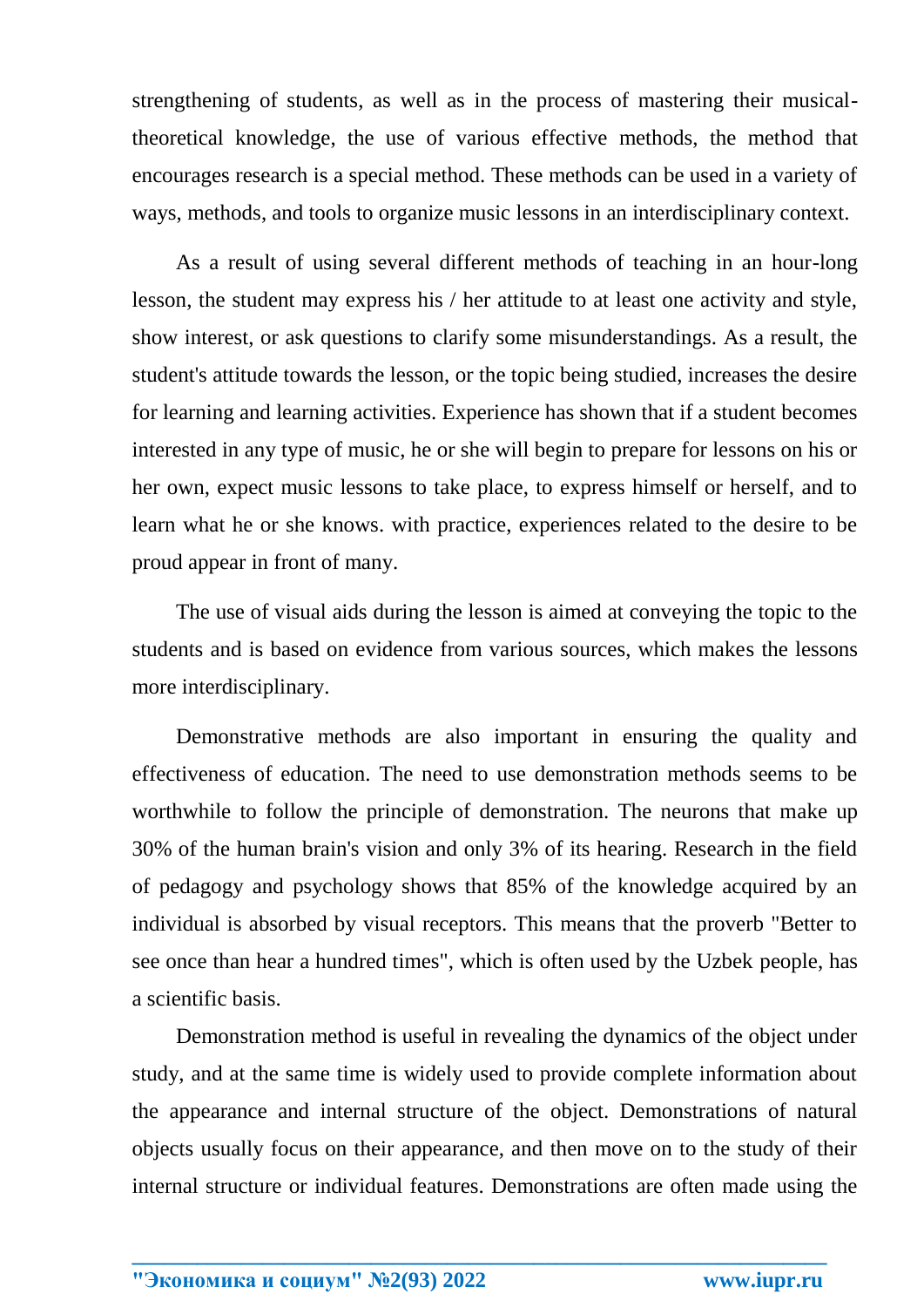subject or drawing of the objects being studied. Demonstration of experiments can be done by drawing on the blackboard or using a special device by the teacher, which will make it easier to understand the principles underlying this experiment.

Demonstrating objects, events, or processes in a natural way is more didactic, but it is not always possible. Therefore, teachers use artificial environments or use artificial objects to demonstrate natural objects.

The effectiveness of the image often depends on the teacher's mastery of the presentation technology. The didactic significance of the use of instructions in the learning process is determined by the fact that they can fully explain the essence of the object under study. In fact, the illustrations are prepared in advance and shown in the required amount during the lesson, otherwise the increase in their number will confuse the learners in understanding the essence of the event. In some cases, you may need to use handouts or hardware.

*In order to be effective in using visual methods, it is advisable to follow the following conditions:*

- *The exhibition is appropriate for the age and level of development of students;*
- *The objects on display are clearly visible to all learners;*
- *the initial stage of the show and the separation of the main processes;*
- *The demonstration of the experiments is based on the drawing of a model, equipment, weapons or experimental scheme;*
- *Demonstrations and illustrations should be consistent with the content of the study material.*

In didactics, the principle of demonstration is clearly considered on the basis of the principle of unity of the abstract. Understanding the origin or image of an object or event is the first and simplest act of knowing a being, a reality, and serves as the basis for forming clear ideas and abstract concepts about the things, processes, and events being studied.

**\_\_\_\_\_\_\_\_\_\_\_\_\_\_\_\_\_\_\_\_\_\_\_\_\_\_\_\_\_\_\_\_\_\_\_\_\_\_\_\_\_\_\_\_\_\_\_\_\_\_\_\_\_\_\_\_\_\_\_\_\_\_\_\_**

## *The tutorials are used in the following cases:*

- $\checkmark$  when the object of study is very large or very small;
- $\checkmark$  when it is not possible to see the original object or event;